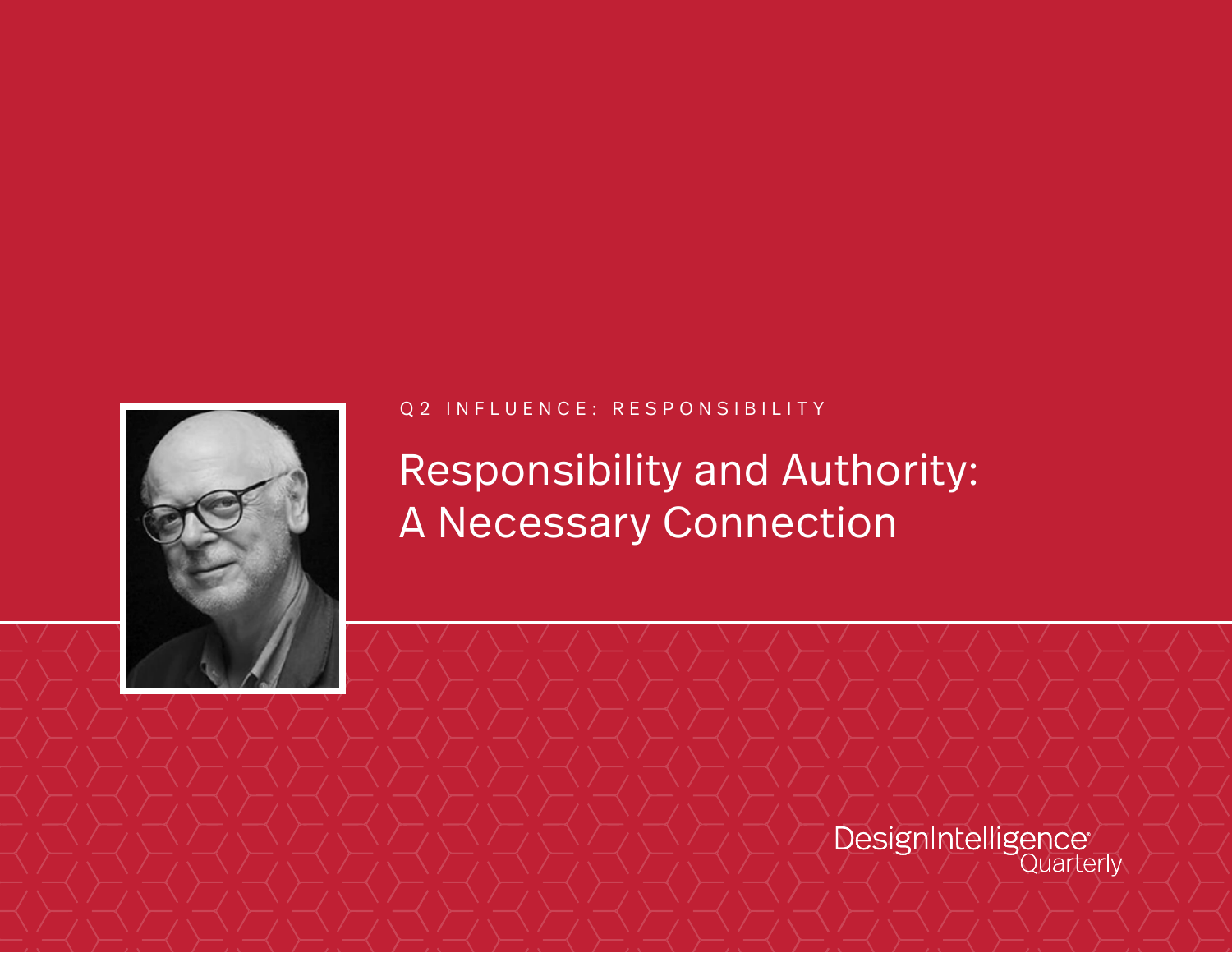

# Responsibility and Authority: A Necessary Connection

Paul Hyett

PPRIBA, Hon FAIA Vickery Hyett Architects, Founder—Partner

# Paul Hyett examines duties that transcend contractual obligations

 $\frac{1}{\sqrt{2}}$ 

### Y ou cannot escape the responsibility of tomorrow by evading it today." Abraham Lincoln's words have never been more appropriate.

For the architect, the terms "professional" and "authority" are synonymous with responsibility. The former establishes the obligation, the latter facilitates its dispatch.

In its narrowest sense, "professional" relates to the standard of service expected in the contexts of law and ethics. The opening lines of any barrister's examination of an architect in an English court will run something like, " … and you were, at all times during the service you provided, a professional, registered architect." This sets the benchmark against which the service delivered is to be measured — that of a reasonably competent architect. Not a brilliant architect, just a reasonably competent architect — albeit often, where the appointment terms stipulate, one that carries expertise in the design of buildings of similar scale, complexity and function.

Yet, against the limited confines of contractual duty, there is a higher calling to which architects should aspire. I was alerted to that calling on day one of my architectural training, when our tutor threw down a gauntlet: he *demanded* that we never forget, beyond any contractual duty to clients, that we would carry a responsibility to the users of our buildings and to the public who pass them by, every day, evermore.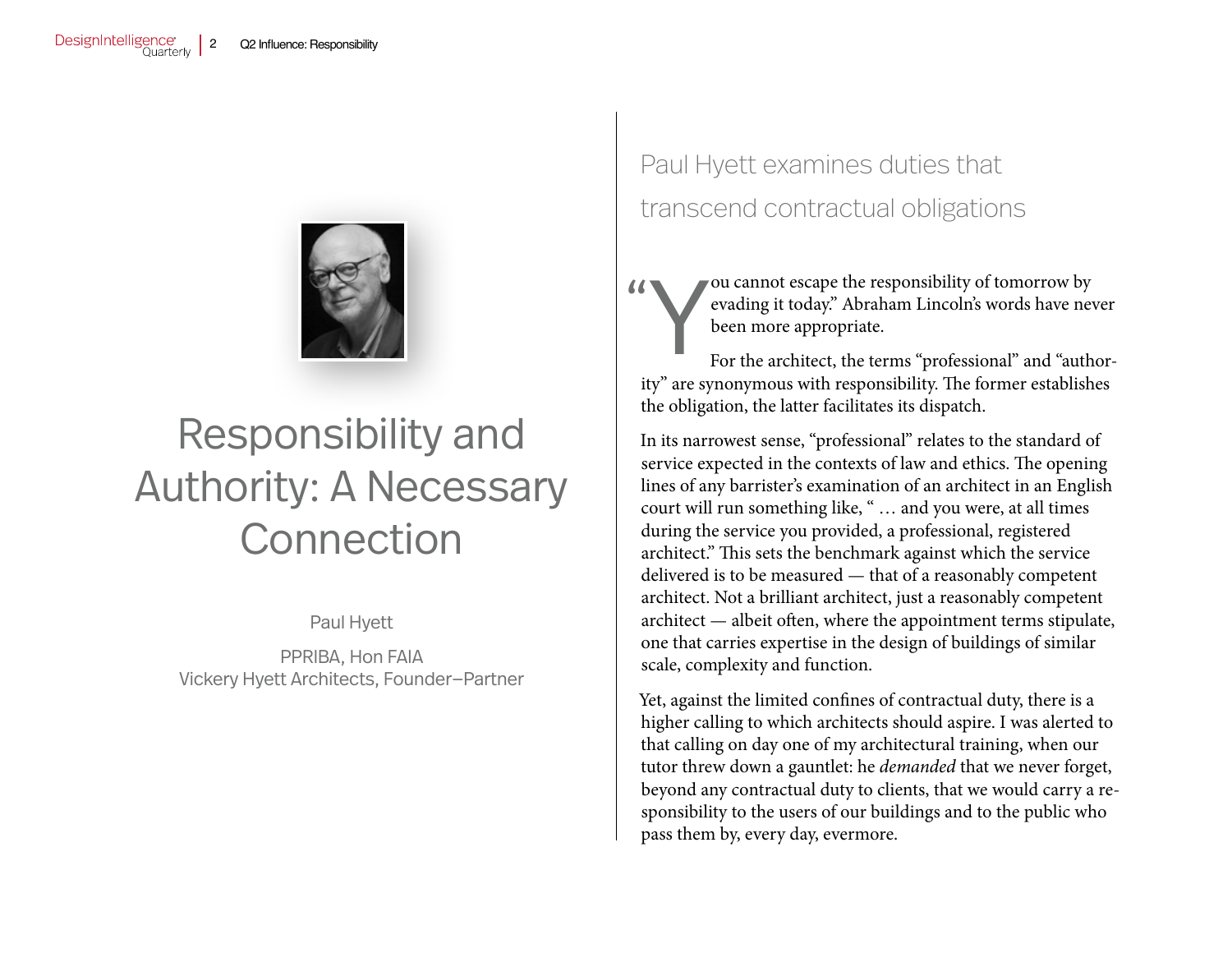## You have no right [to] ask me to bear responsibility without the power of action. - Winston Churchill

I have never forgotten those words. How important they have proven to be in the context of the two biggest external factors that have affected my career to date: climate change and the Grenfell Tower fire.

The former is universal in its relevance; we live in a finite environment and the collective impact of the buildings we design must be controlled in terms of its effect on the environment. Thankfully, we all know this now and surely accept it. Nevertheless, against the undeniable progress within the construction world, we also know there's still a very long way to go: Despite having reached a tipping point of awareness, we have only just begun the journey.

Irrespective of contractual duties to individual clients — those who pay us — we designers have a wider duty to the public

and future generations to ensure our buildings are ecologically sustainable. The problem with this responsibility is that while we can encourage their interest, we don't have the authority to impose sustainable architecture on our clients. This is why enlightened and progressive building regulations are so desperately needed. The architect has a standing obligation to comply with code: Therein lies the authority to ensure that design solutions are responsible relative to the eco-agenda. While this may matter little to the paying client, or those we are contracted with, it matters greatly to the wider public and to future generations to which we owe a duty of care, despite having no contractual obligation.

Here in London, a recent dreadful tragedy has sharply focused the responsibility my tutor insisted was ours to carry evermore on behalf of those who actually use our buildings. The fire at Grenfell Tower in June 2017 has led to the largest and most far-reaching inquiry ever undertaken in the UK (and probably worldwide) into the function and operation of the building industry. Its chairman, Sir Martin Moore-Bick, and the inquiry panel will be formulating recommendations as part of the next stage of work, and while it is not for me to predict what they may comprise, we can safely anticipate that the recommendations will be as wide in scope as they will be profound in impact.

Many observers expect that whatever recommendations are forthcoming, the issue of authority will come to the fore because responsibility for the design, sanction, construction and inspection of any building must carry with it the authority necessary to ensure that the standards of safety, as set, are delivered. Witness Winston Churchill's words, equally apropos in this context: "You have no right [to] ask me to bear responsibility without the power of action." For power of action, take authority.